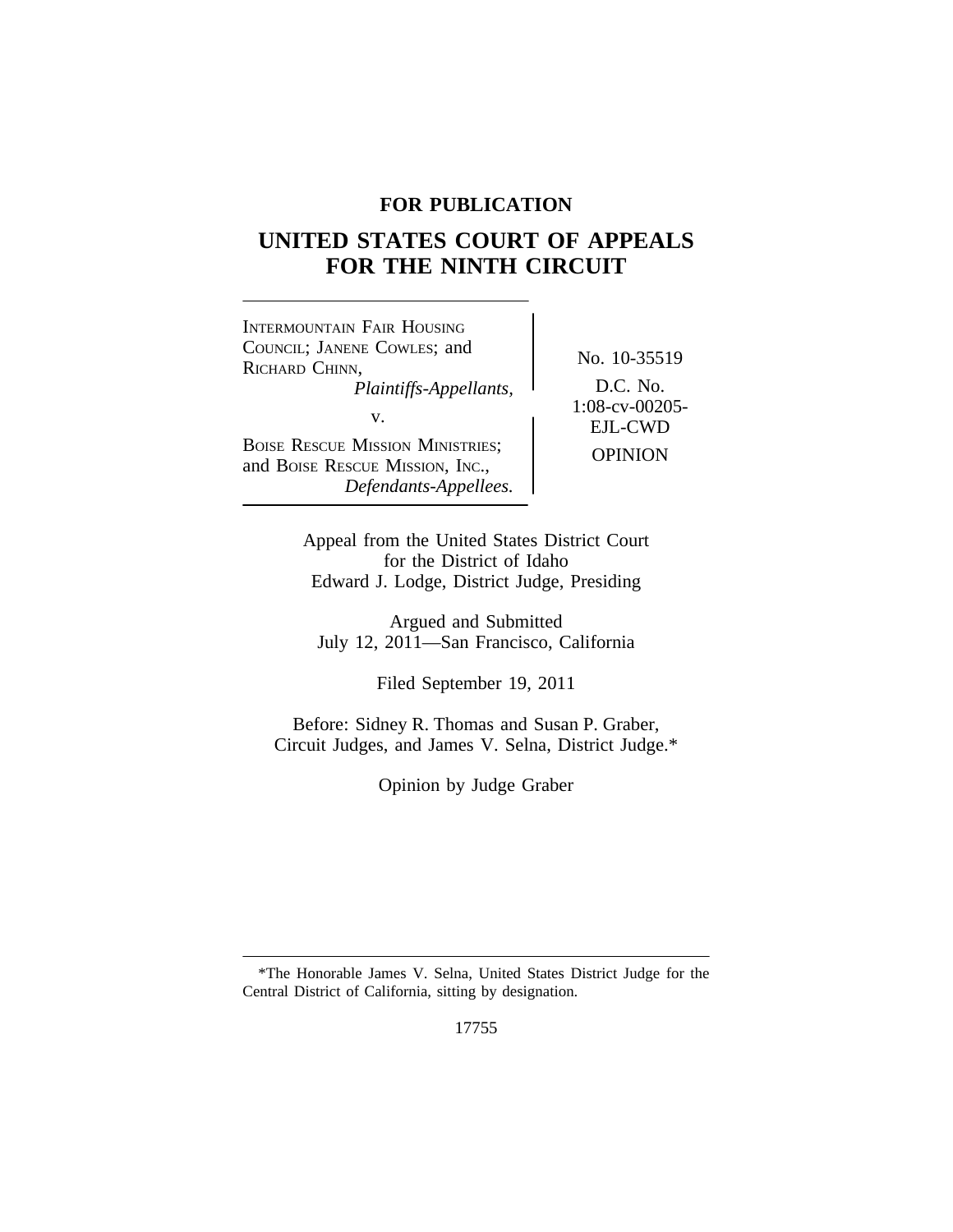# **COUNSEL**

Ken Nagy, Lewiston, Idaho, for the plaintiffs-appellants.

Luke W. Goodrich, The Becket Fund for Religious Liberty, Washington, D.C., for the defendants-appellees.

Linda F. Thome, U.S. Department of Justice, Washington, D.C.; Ayesha N. Khan, Washington, D.C.; Darryl P. Rains, Morrison & Foerster LLP, Palo Alto, California; Eric S. Baxter, Arent Fox LLP, Washington, D.C.; Steven W. Fitschen, The National Legal Foundation, Virginia Beach, Virginia; and Joseph Cascio, Kirkland & Ellis LLP, Washington, D.C., for the amici curiae.

## **OPINION**

GRABER, Circuit Judge:

We consider the extent of the protection afforded by the Fair Housing Act ("FHA"), 42 U.S.C. §§ 3601-3631, against religious discrimination. Defendant Boise Rescue Mission Ministries, a non-profit Christian organization, operates a residential drug treatment program and, at the time relevant to this appeal, two homeless shelters in Boise, Idaho. Plaintiffs Janene Cowles, Richard Chinn, and Intermountain Fair Housing Council allege that Defendant engages in religious discrimination in providing shelter and residential recovery services, in violation of the FHA. The district court granted summary judgment to Defendant, and we affirm.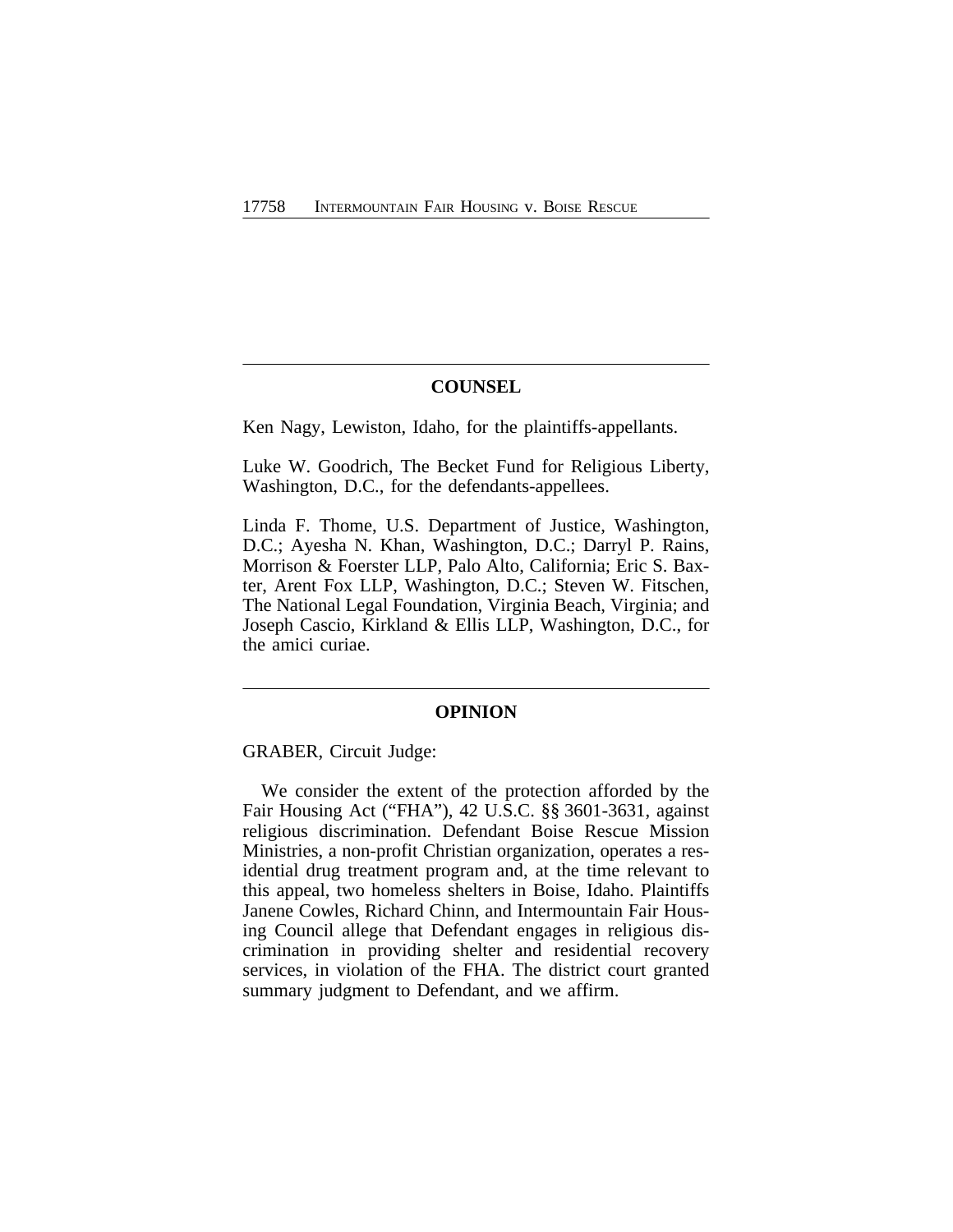# FACTUAL AND PROCEDURAL HISTORY

Defendant is an Idaho non-profit corporation, originally incorporated as "Christ's Gospel Mission, Inc.," for the purposes of "provid[ing] for the worship of God, the teaching and preaching of the Word of God, the winning of people to a personal faith in the Lord Jesus Christ and in the spiritual improvement of mankind, . . . and to extend the ministry of the Gospel unto all the earth." To those ends, Defendant operates two services that are relevant here. First, Defendant has a residential drug treatment program that provides an "intensive, Christ-based residential recovery program for people with chemical dependency or alcoholism." Second, Defendant runs homeless shelters to "return the poor, needy and homeless to society as self-sufficient, productive citizens." Plaintiff Cowles participated in the drug treatment program. Plaintiff Chinn stayed from time to time in Defendant's homeless shelters.

# A. *The Residential Drug Treatment Program and Plaintiff Cowles*

Defendant requires all participants in its residential drug treatment program to be, or to desire to be, Christian. They must engage in a "wide range" of Christian activities, including worship services, Bible study, public and private prayer, religious singing, and public Bible reading. Defendant does not charge a fee for attending its drug treatment program.

A "Program Policies and Description" form and a "Program House Rules and Procedures" pamphlet apprise potential participants of what will be expected. The program entails a full year of treatment to help women**<sup>1</sup>** "to develop a relationship with God, themselves, and others through classes, coun-

**<sup>1</sup>**Defendant operates a separate drug treatment program for men. Because Plaintiffs do not challenge the legality of the men's program, we do not address it.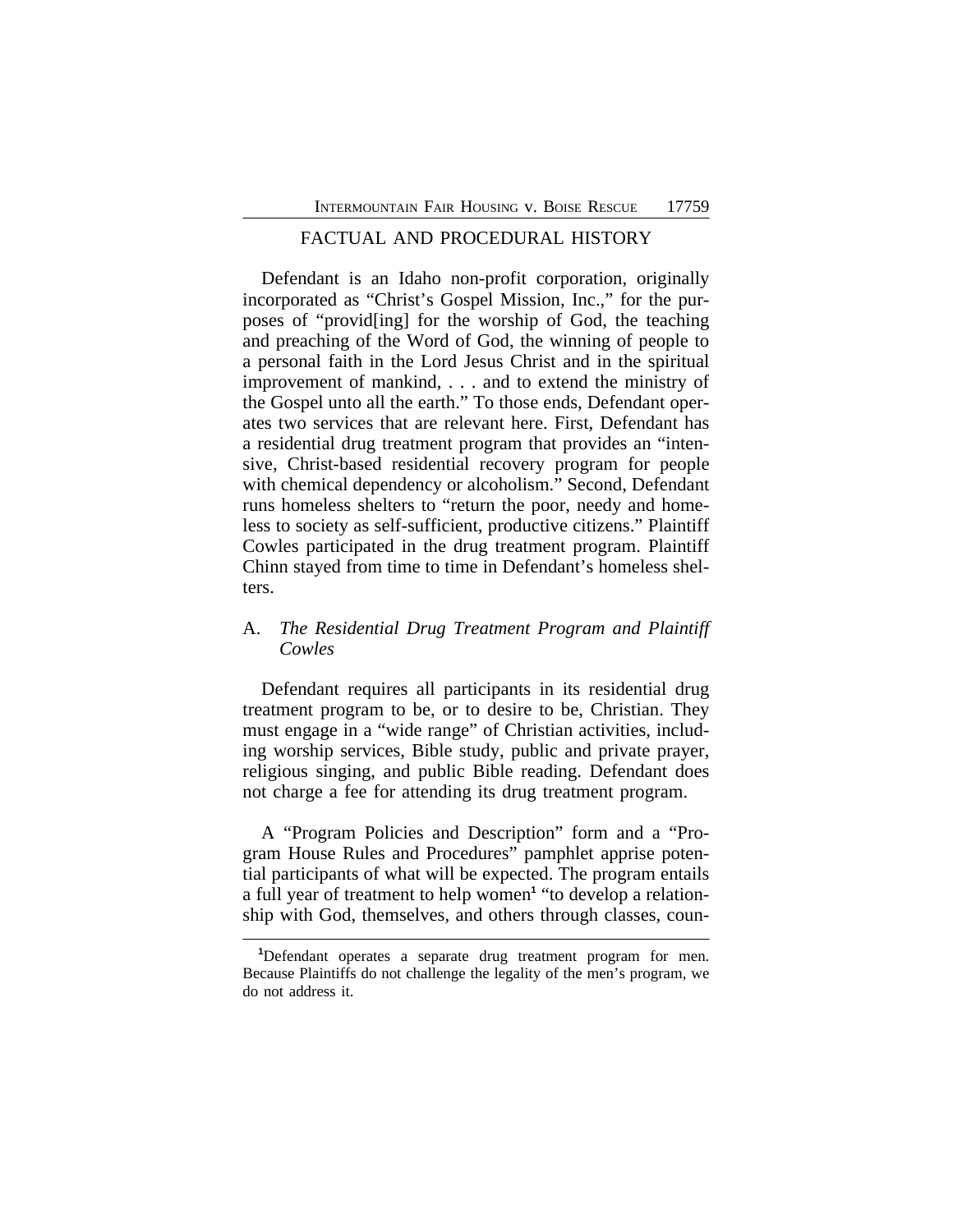seling, and group interaction." The program description expressly states that participants must engage in Bible study and attend church services each week.

The program places heavy restrictions on participants' other activities. For example, they may not make phone calls or receive mail during the first month. Thereafter, they may receive visitors only on Sundays between 2 and 4 p.m. They may leave Defendant's facility only if the staff grants them a pass, which is earned through good behavior. Participants may not work for an outside employer during at least the first nine months of their treatment.

Cowles wrote a letter to Defendant in November 2005. She stated that she had been charged with possession of methamphetamine. The judge presiding over her criminal proceeding sentenced her to a year in the county jail, but she recommended that Cowles enroll in Defendant's drug treatment program. If Cowles enrolled in the program, the judge stated that she would order Cowles' release on probation pending her successful completion of the program. Otherwise, Cowles had to serve out her sentence.

In her letter to Defendant, Cowles gave the impression that she understood the religious nature of Defendant's program and that she desired to participate in the program because of its religious nature. She wrote: "I am searching for guidance and knowledge and peace. When I have had God in my life things weren't perfect but I had an inner peace I miss very much. . . . I am focused on changing my life through God and spiritual growth." Cowles asked Defendant to put her on the program's waiting list and to contact her as soon as possible.

Defendant's staff interviewed Cowles on March 2, 2006. They told Cowles about the program's rules and "intense, faith-based curriculum." They also provided Cowles with a copy of the program description. Defendant formally accepted Cowles into its drug treatment program on March 7.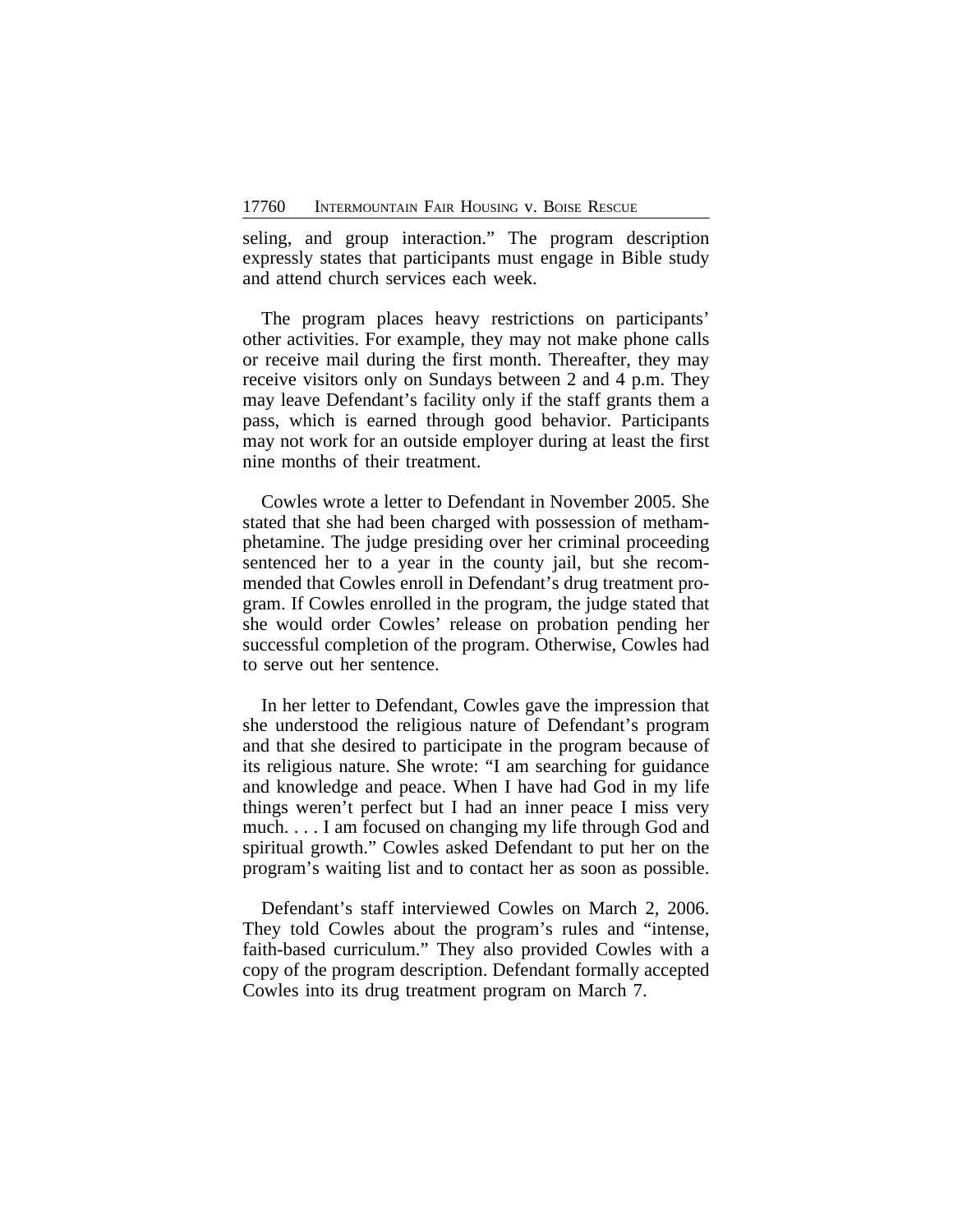True to the description of its program, Defendant required Cowles to participate in religious activities.**<sup>2</sup>** She could not read secular books or listen to secular music. She had to attend church every Sunday and, if she refused to attend Defendant's services, she could go to one of only four other nearby churches that Defendant had approved. She also had to attend daily services, where she had to sing hymns in the choir, pray silently and out loud, recite Bible verses, and allow the "laying on of hands." On a regular basis, she was required to "cast out demons" in the facility, using oil and holy water. On May 4, 2006, Plaintiff had to participate in the National Day of Prayer at the Idaho Capitol Building.

On three occasions Cowles became so upset by these practices that she ran out of the room crying. At those times, Defendant's Women's Ministry Director told Cowles that she would go to Hell and would be left behind if she did not "accept Jesus Christ as her personal savior." When Cowles asked if she could graduate from the program without converting to Christianity, Defendant's staff told her that graduation without conversion had "never happened."

At times Cowles heard Defendant's staff ridicule Mormons. The pastor who led many of Defendant's religious services called Mormons "crazy." When a Mormon woman entered the program, a staff member vowed to "straighten her out." Within a month, the woman was baptized into Defendant's faith.

In late May or early June 2006, about three months after her acceptance into the program, Cowles asked to transfer to

**<sup>2</sup>**Because this case comes to us through Defendant's motion for summary judgment, we must consider the evidence in the light most favorable to Plaintiffs and must draw all reasonable inferences in their favor. *Olsen v. Idaho State Bd. of Med.*, 363 F.3d 916, 922 (9th Cir. 2004). Defendant denies having engaged in any kind of discrimination or retaliation, religious or otherwise, and denies many of the specific facts asserted by Plaintiffs and described in text.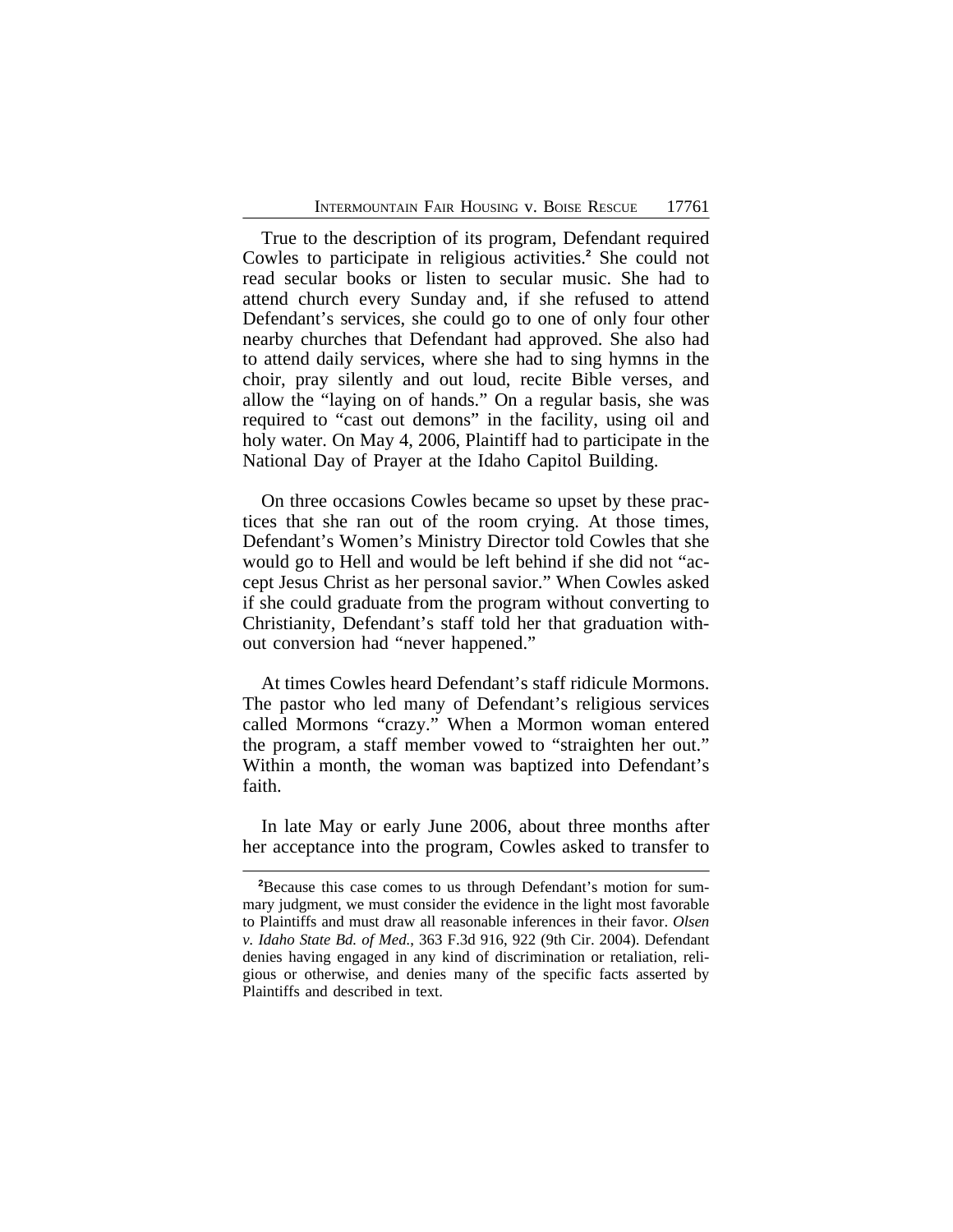a different, non-religious treatment facility. Purportedly in retaliation for making that request, the Women's Ministry Director restricted Cowles' activities and required that she place all of her telephone calls to her lawyer on speaker phone so that Defendant's staff could listen to them. Other participants told Cowles that Defendant's staff had encouraged them to make false allegations against Cowles and to exclude Cowles because she was not Christian.

In addition to the alleged abuse that she received for not accepting Christianity, Cowles also alleges that she experienced sex discrimination. She could not work outside Defendant's facility or visit with her 7-year-old son except during the two hours on Sundays set aside for visitation. Plaintiff alleges that similarly situated men in the drug treatment program could work for outside employers and could have more frequent family visits.

On June 7, 2006, the Women's Ministry Director wrote to Cowles' lawyer. She asked that Cowles be removed from Defendant's program immediately and placed elsewhere because Cowles was "not in agreement with the biblically based curriculum and classes that are required" in the program. Cowles remained in the program, however, for two more months.

On August 20, 2006, the director called Cowles to her office and asked Cowles whether she was Christian. Cowles confirmed that she was not. On August 30, 2006, the director contacted Cowles' probation officer to report that Cowles could not complete the program. Cowles went back to jail.

Cowles eventually filed a complaint with the Federal Department of Housing and Urban Development ("HUD"), alleging that Defendant had discriminated against her because of her sex and religion while she attended Defendant's drug treatment program. Cowles further alleged that Defendant had engaged in unlawful retaliation after Cowles complained to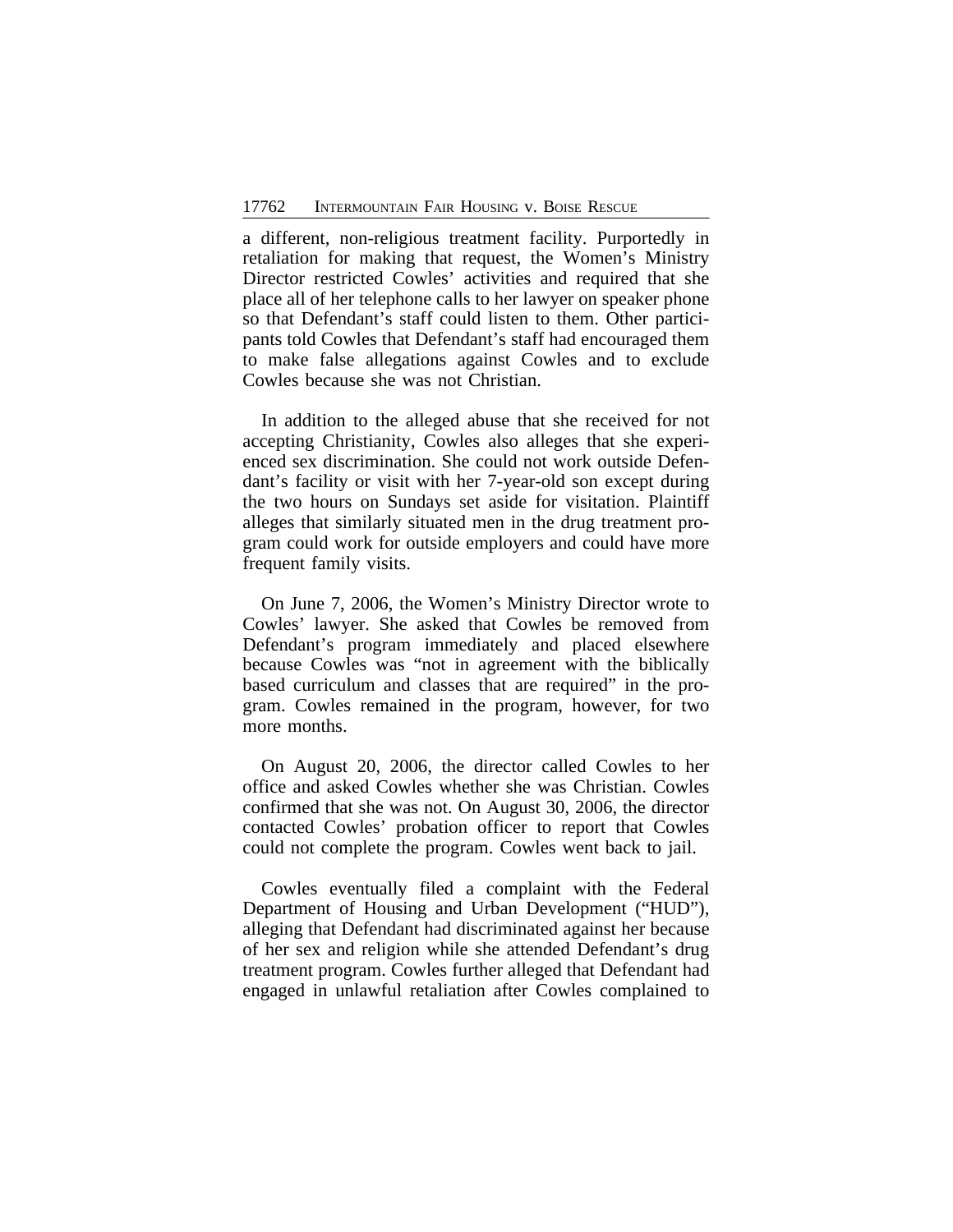Defendant's staff about the program's religious components. HUD investigated and found that, "[a]lthough [Cowles] was directed to [Defendant's] program by the court, she was aware that it was faith based." Moreover, HUD determined that the FHA's religious exemption permitted Defendant to reserve its program for Christians, so Cowles could not base a viable FHA claim on those activities.

HUD rejected Cowles' sex discrimination claim because it lacked evidentiary support. Cowles "acknowledged that she has never talked to any man who participated in [Defendant's] program" and "was not able to personally observe any differences" between the program for men and the program for women.

Finally, HUD rejected Cowles' retaliation claim because a letter that Cowles wrote to the state court contradicted her claim. According to HUD, the letter said:

I need the judge to know the program was great. I was the one displaced. That there were no hard feelings; I need her to know what my behavior was like and my effort to blend and effort to do the work even when it didn't really apply to me. I can't even keep it short when I think about [Defendant] and how much everything and everyone meant to me. . . . I will never have an experience comparable and there is so much I miss. I miss my friends.

Because of that letter, HUD disbelieved Cowles' allegations of retaliation. For those reasons, HUD dismissed Cowles' complaint in its entirety.

# B. *The Homeless Shelters and Plaintiff Chinn*

At the time relevant to this appeal, Defendant operated two homeless shelters in Boise: the Front Street Men's Mission (the "Front Street Shelter") and the River of Life Rescue Mis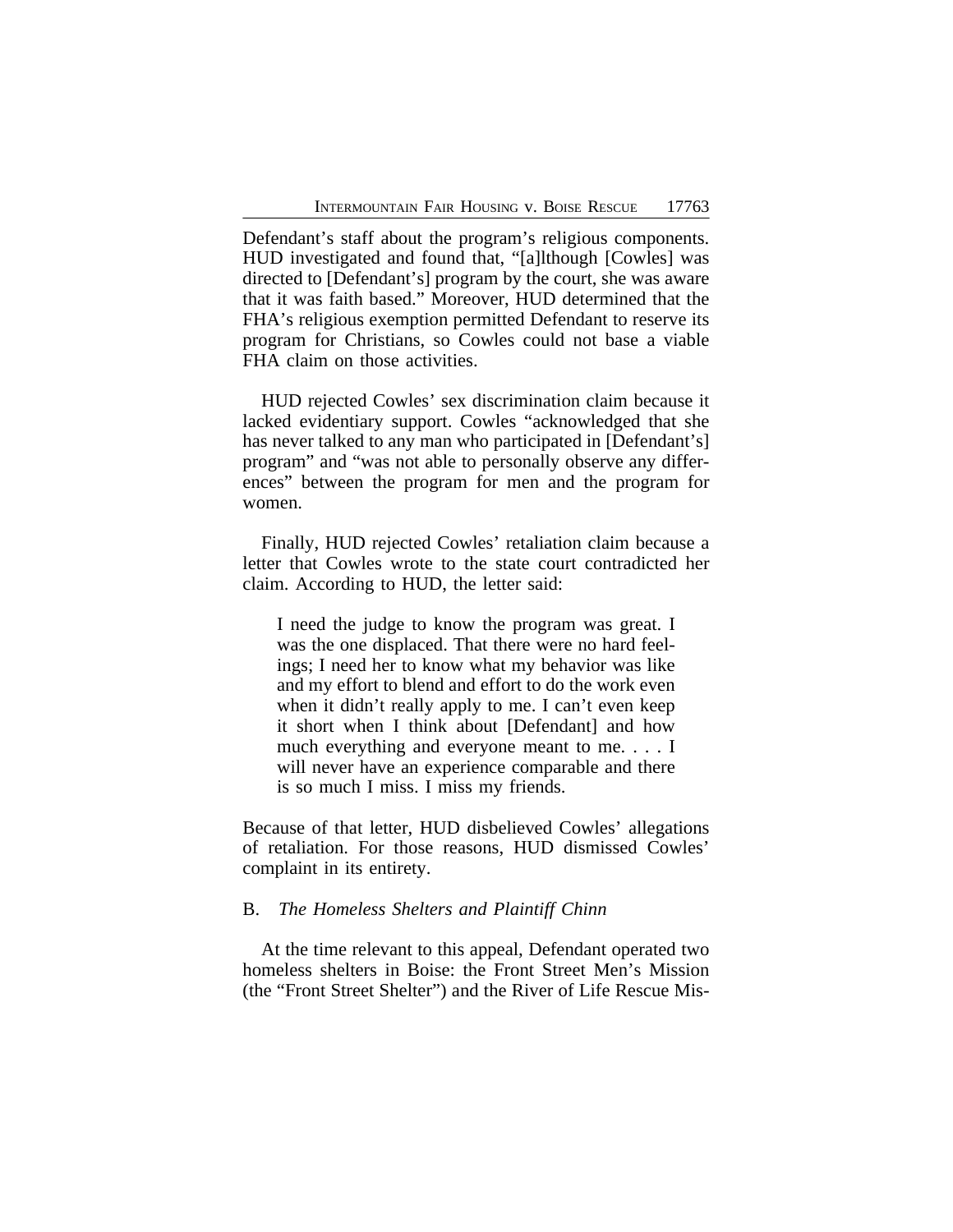sion (the "River of Life Shelter"). Only people with no other safe place to go may stay at Defendant's shelters. Guests who stay there must complete and sign an intake form, which asks them questions about their background.

Although Defendant accepts people of all faiths, the intake form tells guests:

This is a Gospel Rescue Mission. Gospel means 'Good News,' and the Good News is that Jesus saves us from sin past, present, and future. We would like to share the Good News with you. Have you heard of Jesus?

Guests also must read and acknowledge the emergency shelter's rules, which include the following guidelines:

[Defendant] offers a variety of religious services, such as chapel services, pre-meal prayers and morning devotions. [Defendant] encourages [guests] to attend those services for [their] own spiritual growth and development, but [guests] are not required to attend any religious services as a condition of receiving services from [Defendant].

New guests receive some personal items and a bed assignment, which may require that they sleep on the floor if the number of guests exceeds the number of beds. No one gets a private room. Guests who intend to return for the next night must make their beds and store their pajamas under their pillows. They may not leave any other personal items in the shelter after they leave for the day. Defendant does not charge its guests any fee for using its shelters.

Guests may stay for a maximum of seventeen consecutive nights during the warm months. Defendant imposes no limit on the number of nights that guests may stay during the cold months. Defendant bars services for thirty days for guests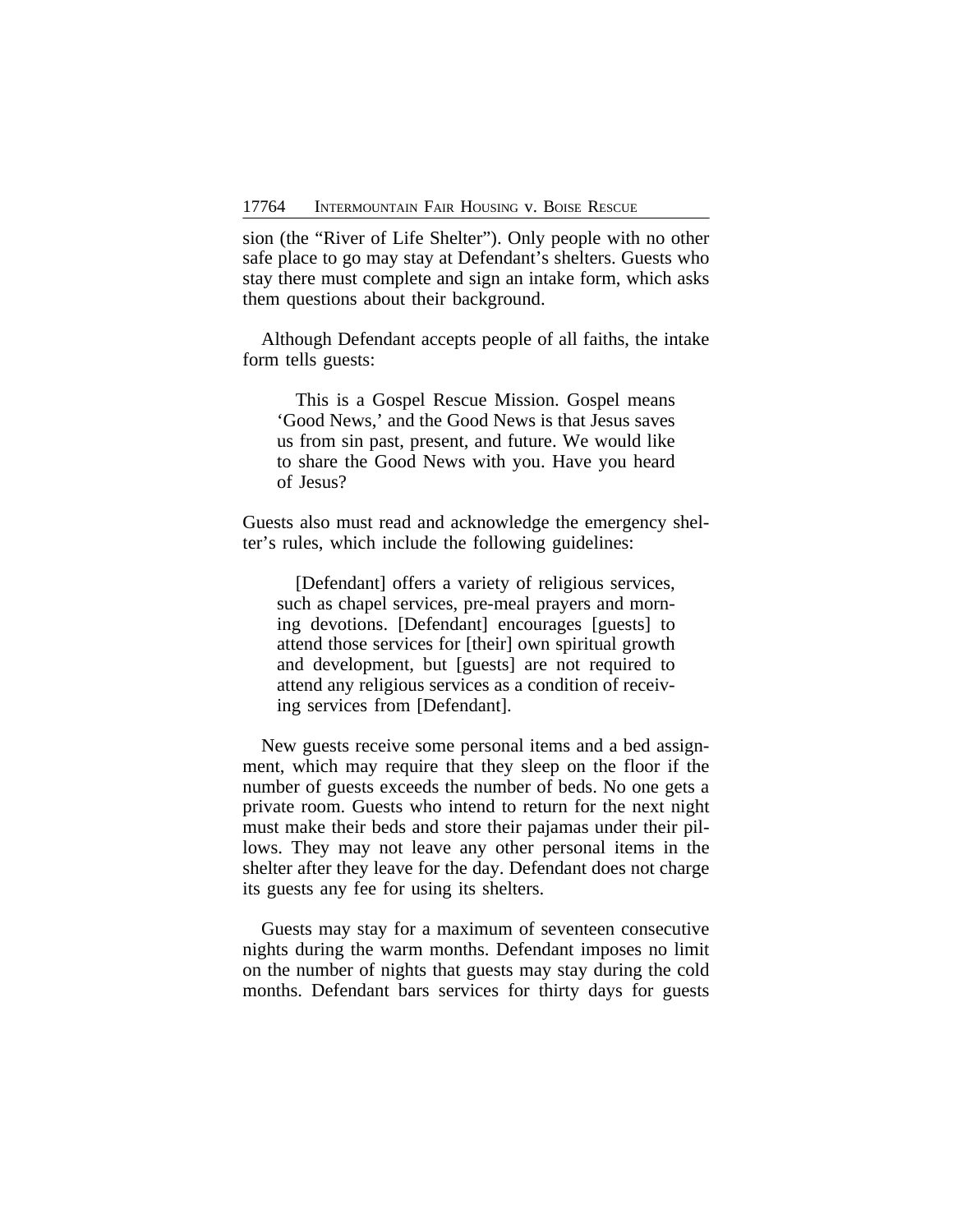who do not come back to the shelter during their intended stay "to help prevent the shelter from becoming an 'occasional shelter' that helps enable a homeless lifestyle for the chronically homeless."

Defendant provides "spiritual guidance, Christian counseling, and Christian religious services" to those who stay at its shelters. It conducts "numerous religious activities" every day, including "worship services, [B]ible studies and prayer."

Chinn stayed at the Front Street Shelter in May 2005 and again in October, November, and December 2005. He also stayed at the River of Life Shelter in October 2005. When he first arrived at the Front Street Shelter, Defendant's staff told Chinn that he would have to participate in Christian religious activities if he wanted to stay and eat there. He later observed that Defendant's staff forced guests who did not attend religious services to wait outside or in the dining room until those services had ended. He also observed that Defendant's staff made guests who had not attended services wait to eat until those who had attended services obtained their food. As a consequence, guests who did not attend services "received substitute food of inferior quality when the prepared food ran out." Chinn noticed the same practices at the River of Life Shelter.

According to Chinn, fifteen to twenty of Defendant's fifty to seventy guests did not attend services "because they resented the requirement." The services offended Chinn in particular because he is Mormon. Chinn frequently heard Defendant's staff make derogatory comments about the Mormon faith, sometimes calling it a "cult." Because of Defendant's discriminatory practices and attitudes, Chinn stopped staying at its shelters.

Chinn also filed a complaint with HUD, similarly alleging religious discrimination in violation of the FHA. HUD investigated Chinn's complaint but found "no reasonable cause . . .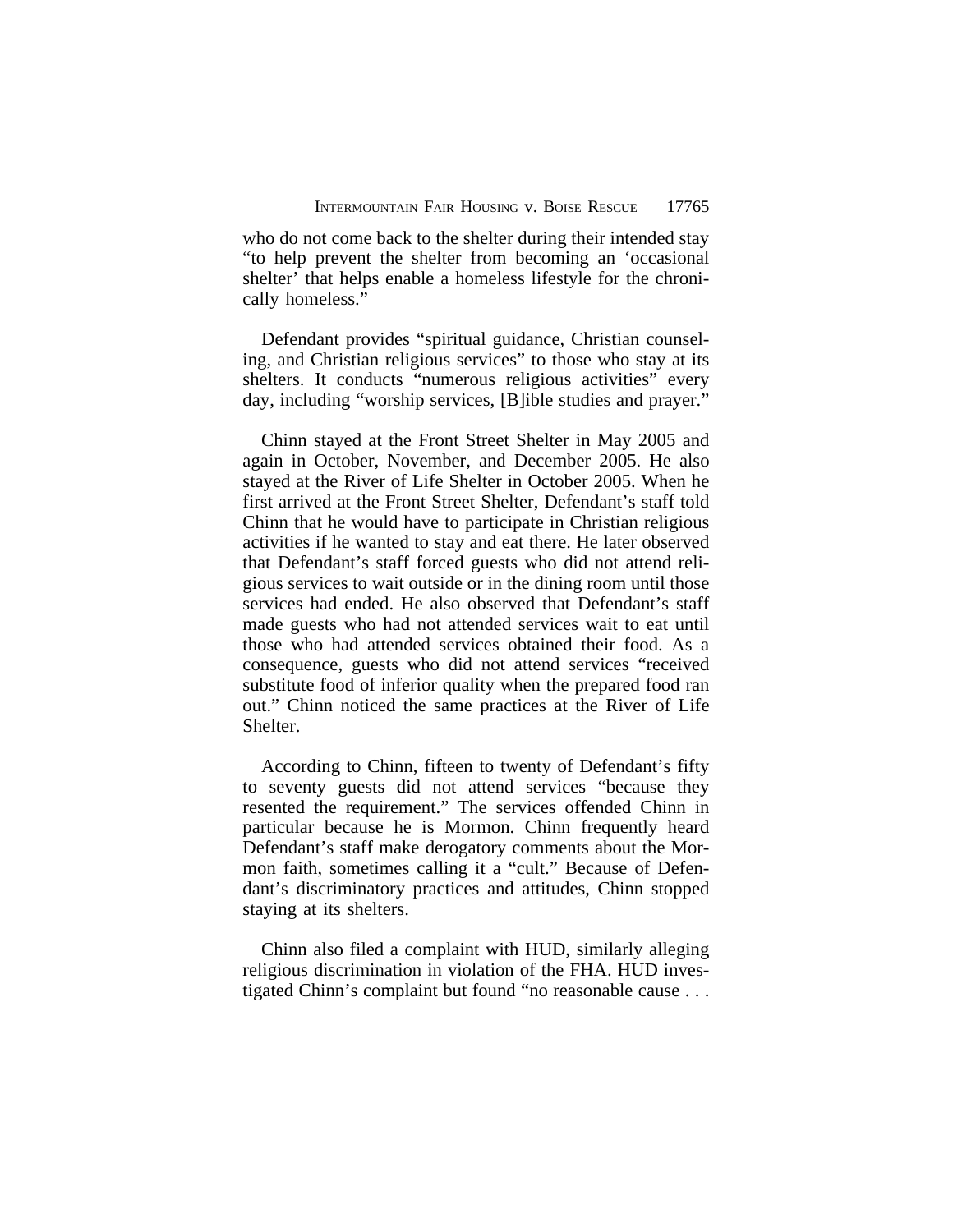to believe that a discriminatory housing practice [had] occurred." HUD disbelieved Chinn's allegations, finding that "there did not appear to be any repercussions for not attending [religious services] and in one facility nearly [one-third] of the guests did not attend." HUD dismissed Chinn's complaint.

#### C. *Procedural History*

After HUD refused to act on Cowles' and Chinn's complaints, they brought this action in federal district court. The district court granted summary judgment to Defendant. Plaintiffs timely appeal.

# DISCUSSION**<sup>3</sup>**

#### A. *The Religious Discrimination Claims*

### 1. *The FHA's Anti-Discrimination Provisions*

We begin by outlining the relevant statutory framework. Congress has articulated a policy of providing, within constitutional limits, for fair housing throughout the United States. 42 U.S.C. § 3601. Consistent with that broad policy, Congress included in the FHA two anti-discrimination provisions that are relevant here. Under the first, *id.* § 3604(a), it is unlawful

(a) To refuse to sell or rent after the making of a bona fide offer, or to refuse to negotiate for the sale or rental of, or otherwise make unavailable or deny, a dwelling to any person because of race, color, religion, sex, familial status, or national origin.

**<sup>3</sup>**We review de novo an entry of summary judgment. *Laguna Greenbelt, Inc. v. U.S. Dep't of Transp.*, 42 F.3d 517, 523 (9th Cir. 1994) (per curiam). We may affirm an entry of summary judgment on any ground supported by the record. *Olsen*, 363 F.3d at 922. Accordingly, although we affirm the judgment, we do so for reasons different than the ones on which the district court relied.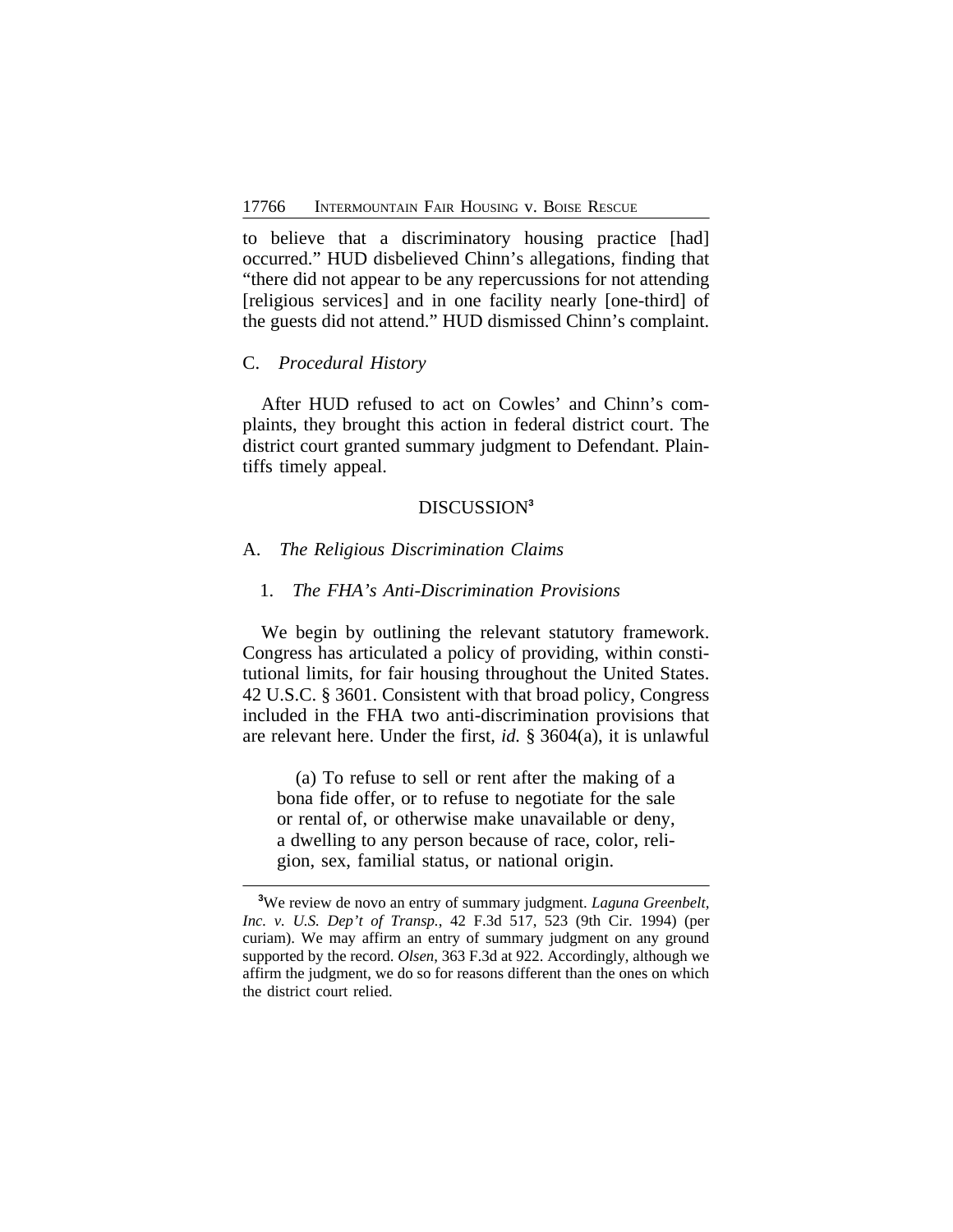Under the second, *id.* § 3604(b), it is similarly unlawful

(b) To discriminate against any person in the terms, conditions, or privileges of sale or rental of a dwelling, or in the provision of services or facilities in connection therewith, because of race, color, religion, sex, familial status, or national origin.

The FHA defines "dwelling" as "any building, structure, or portion thereof which is occupied as, or designed or intended for occupancy as, a residence by one or more families." *Id.* § 3602(b). The FHA does not define "residence."

Defendant acknowledges that the anti-discrimination provisions in the FHA apply to the residential drug treatment program attended by Cowles. But Defendant asserts that those provisions do not apply to its homeless shelters, for two independent reasons. First, relying on the references to the "sale or rental of . . . a dwelling" in  $\S$  3604(a) and (b), Defendant argues that Congress intended for those provisions to apply only in the context of selling and renting dwellings. Because Defendant operates its shelters at no charge to its guests, Defendant urges us to hold that its homeless shelters do not fall within the ambit of  $\S$  3604(a) and (b).

Second, Defendant argues that its homeless shelters do not fit Congress' definition of "dwelling" because its shelters are neither occupied as, nor designed or intended to be occupied as, residences. Relying on authority from the Third and Eleventh Circuits, Defendant understands the term "residence" in § 3602(b) to mean "a temporary or permanent dwelling place, abode or habitation to which one intends to return as distinguished from the place of temporary sojourn or transient visit." *Lakeside Resort Enters., LP v. Bd. of Supervisors*, 455 F.3d 154, 157 (3d Cir. 2006) (internal quotation marks omitted); *see also Schwarz v. City of Treasure Island*, 544 F.3d 1201, 1214 (11th Cir. 2008) (adopting the same definition). Drawing on that definition, both of those circuits held that, at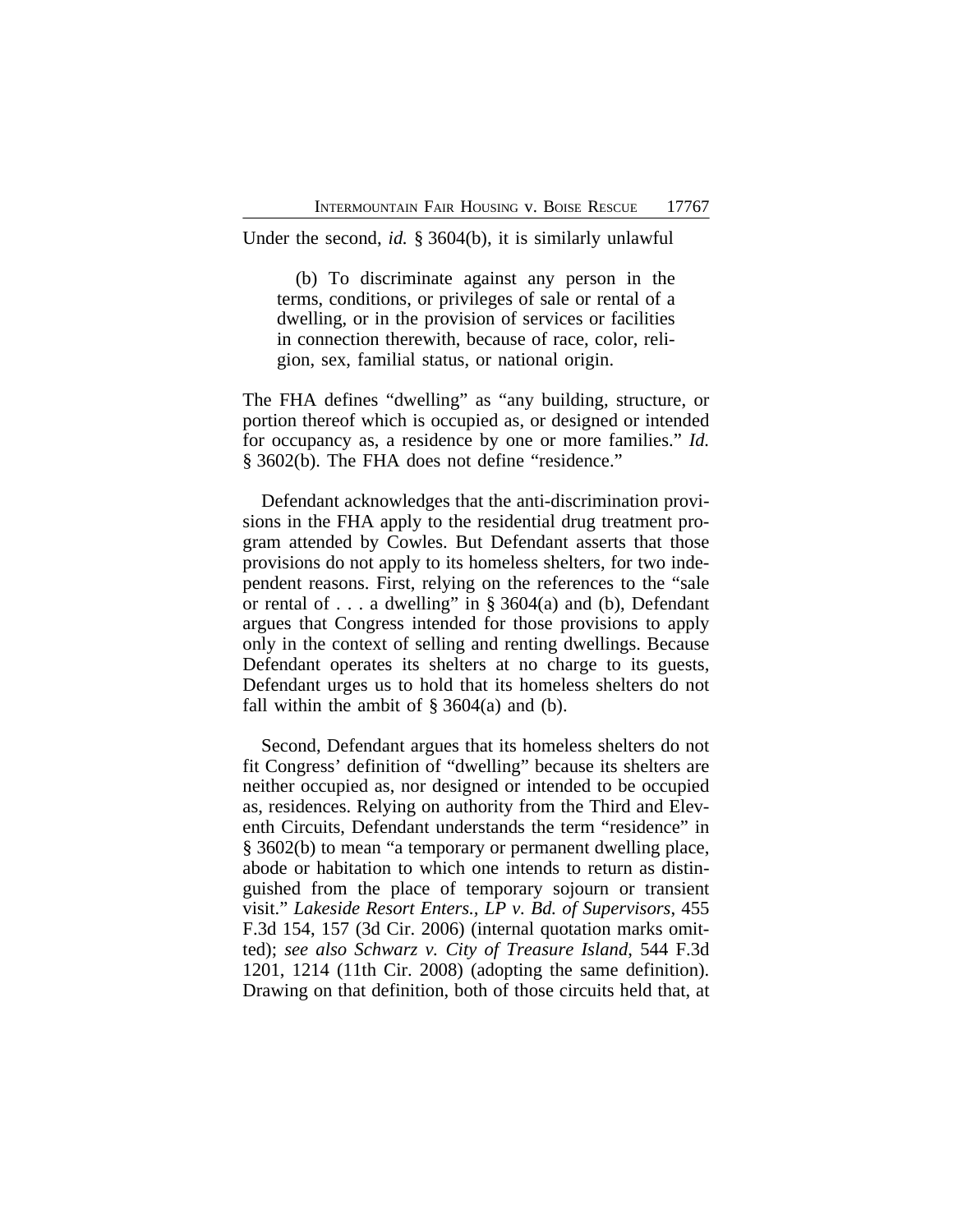a minimum, a "residence" is a place designed for occupants to treat as their home for a significant period of time. *Lakeside Resort*, 455 F.3d at 158; *Schwarz*, 544 F.3d at 1215.

Defendant urges us to define "residence" as the Third and Eleventh Circuits did. That definition, according to Defendant, leads to the conclusion that its homeless shelters are not residences, because Defendant does not permit its guests either to stay there for a significant period of time or to treat the shelters as their homes. Plaintiffs and HUD dispute Defendant's factual and legal conclusions, arguing that § 3604(a) and (b) do apply to Defendant's homeless shelters.**<sup>4</sup>** In the circumstances, we need not and do not decide either of the questions of statutory interpretation raised by Defendant. Even assuming that § 3604(a) and (b) apply to Defendant's homeless shelters, the FHA's religious exemption permits the practices challenged by Plaintiffs in this case. We therefore express no view on the merits of Defendant's arguments about the proper scope of  $\S 3604(a)$  and (b) and the proper definition of "residence" in § 3602(b).

## 2. *The Religious Exemption*

**[1]** Although § 3604(a) and (b) of the FHA prohibit religious discrimination generally, in 42 U.S.C. § 3607(a) Congress provided an exemption for religious organizations that want to limit access to their charitable services to people who practice the same religion. Specifically, § 3607(a) provides in relevant part:

(a) Nothing in [the FHA] shall prohibit a religious

**<sup>4</sup>**Appearing as amicus curiae at our invitation, the Secretary of HUD takes the position that  $\S 3604(a)$  and (b) do apply to some situations in which a dwelling is neither sold nor rented. The Secretary also thinks that if Defendant's guests stay long enough and treat Defendant's shelters enough like a home, then the shelters qualify as residences even under the reasoning of our sister circuits.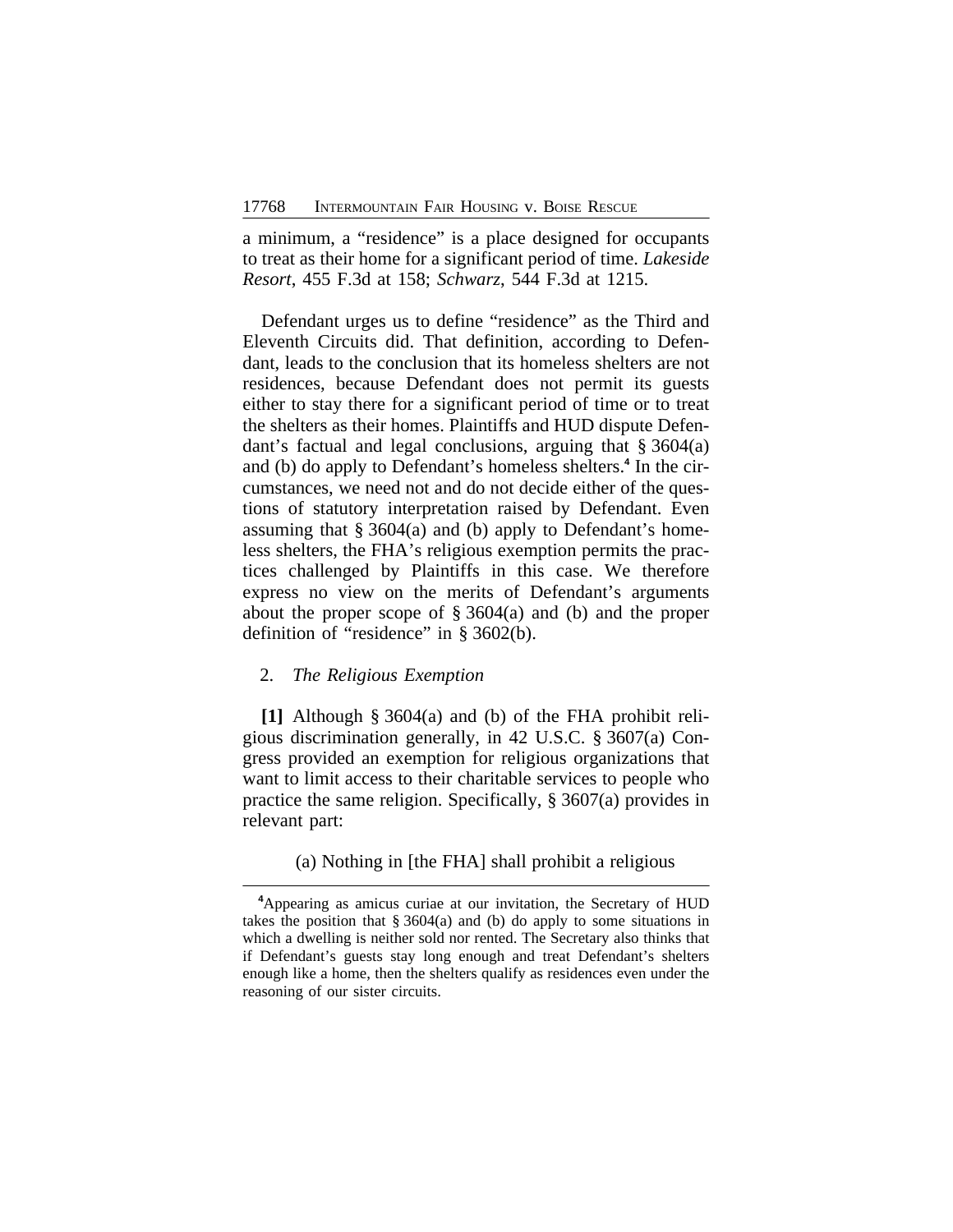organization . . . from limiting the sale, rental or occupancy of dwellings which it owns or operates for other than a commercial purpose to persons of the same religion, or from giving preference to such persons, unless membership in such religion is restricted on account of race, color, or national origin.

We recognize that we must construe § 3607(a) narrowly. *See City of Edmonds v. Oxford House, Inc.*, 514 U.S. 725, 731-32 (1995) (construing the FHA's "absolute exemption," contained in 42 U.S.C. § 3607(b)(1), narrowly to effectuate the FHA's broad policy of providing fair housing throughout the United States). We nevertheless conclude that  $\S 3607(a)$ exempts the practices challenged here.**<sup>5</sup>**

No one disputes that Defendant is a bona fide Christian organization that does not restrict its membership on account of race, color, or national origin. And no one disputes that Defendant operates its homeless shelters and drug treatment program for "other than a commercial purpose." Because Defendant satisfies those threshold requirements, this case presents us with the opportunity to apply § 3607(a) cleanly to the religious practices at issue.

**[2]** With respect to the drug treatment program, we see nothing in Cowles' allegations to suggest that Defendant does anything other than give preference to persons of its religion. To the contrary, those allegations are consistent with Defen-

**<sup>5</sup>**As an initial matter, Plaintiffs argue that Defendant lost the opportunity to challenge the district court's decision that § 3607(a) does not exempt its activities when Defendant failed to cross-appeal from that decision. We disagree. So long as a prevailing party wants us to uphold the judgment entered below, it need not cross-appeal. *See S. Or. Barter Fair v. Jackson County*, 372 F.3d 1128, 1133 n.8 (9th Cir. 2004) ("A prevailing party need not cross-appeal to defend a judgment on any ground properly raised below, as long as it seeks to preserve rather than to change the judgment.").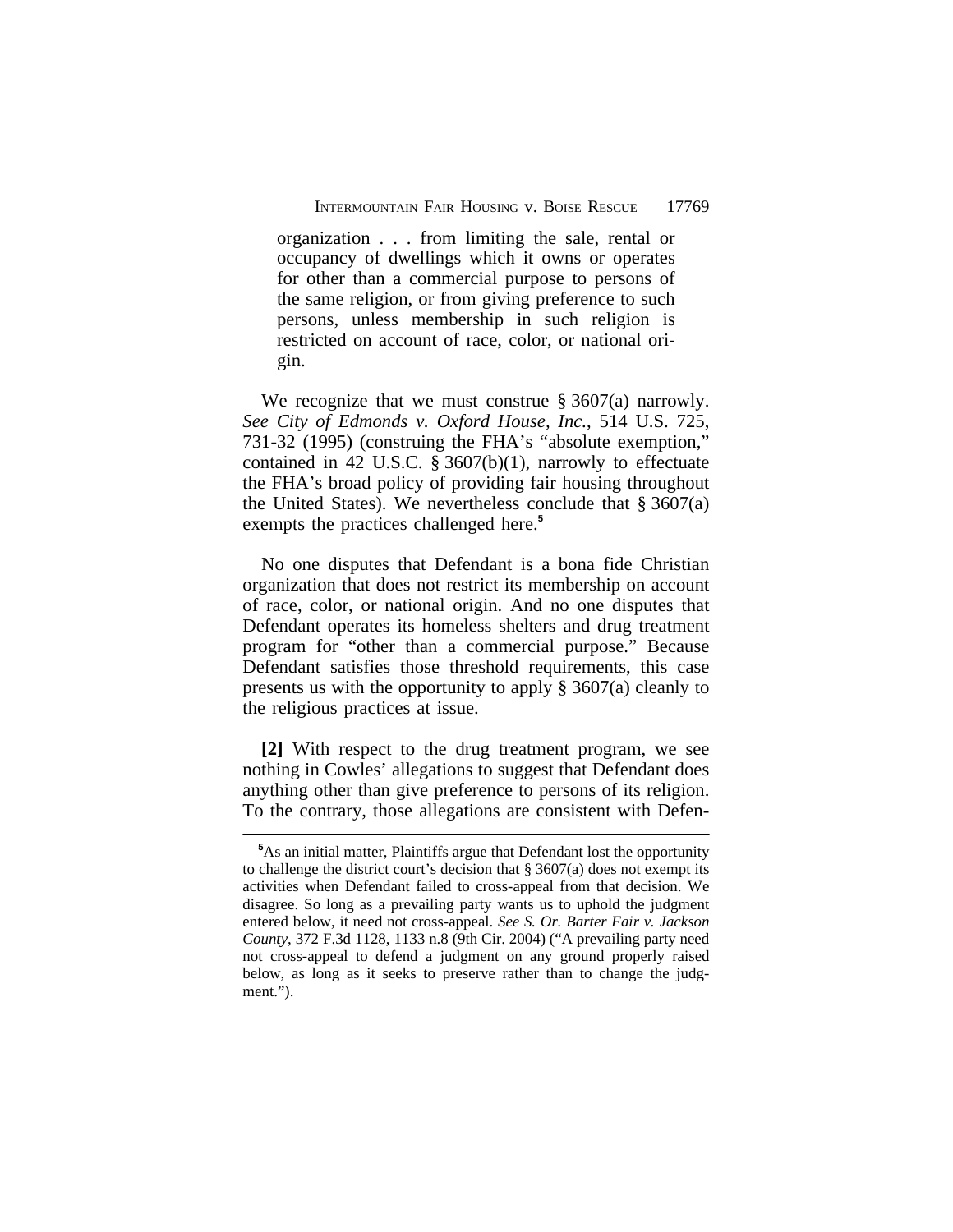dant's avowal that it restricts membership in its religiously based drug treatment program to Christians and people who desire to become Christian. According to Cowles, Defendant required her "to participate in religious activities as a condition of continued residence." Those activities included "church services every Sunday," "religiously-based substance abuse treatment," and other "religious services . . . throughout the day." Eventually, after Cowles made it clear to Defendant's staff that she was not, and did not want to become, Christian, Defendant terminated Cowles' participation in the program. Because § 3607(a) permits a religious organization to "limit[ ] the . . . occupancy of dwellings which it owns or operates for other than a commercial purpose to persons of the same religion," we hold that the practices alleged to have taken place in Defendant's drug treatment program do not violate the FHA. Cowles' religious discrimination claim therefore fails as a matter of law.**<sup>6</sup>**

**[3]** So too does Chinn's religious discrimination claim. According to Chinn, Defendant encourages guests of its homeless shelters to attend religious services. If they do, they go to the front of the line for food and housing. If they do not, they must wait outside the shelters or in the dining rooms until services conclude. Those who refuse to attend services also must wait at the end of the food line and sometimes get

**<sup>6</sup>**We pause to observe that two organizations, appearing here as amici curiae, make an Establishment Clause challenge to Defendant's drug treatment program. Americans United for Separation of Church and State and the Anti-Defamation League argue that, because the state trial court allegedly gave Cowles a choice between attending Defendant's religious program and staying in jail for a year, and because Defendant, knowing of that ultimatum, accepted Cowles into its program, Defendant became akin to a government actor. As a government actor, amici argue, Defendant cannot constitutionally prefer people of one religion over people of any other. Plaintiffs nowhere have raised, adopted, or endorsed that argument. We therefore deem it waived and express no view on its merits. *See, e.g., United States v. Gementera*, 379 F.3d 596, 607 (9th Cir. 2004) ("Generally, we do not consider on appeal an issue raised only by an amicus." (internal quotation marks omitted)).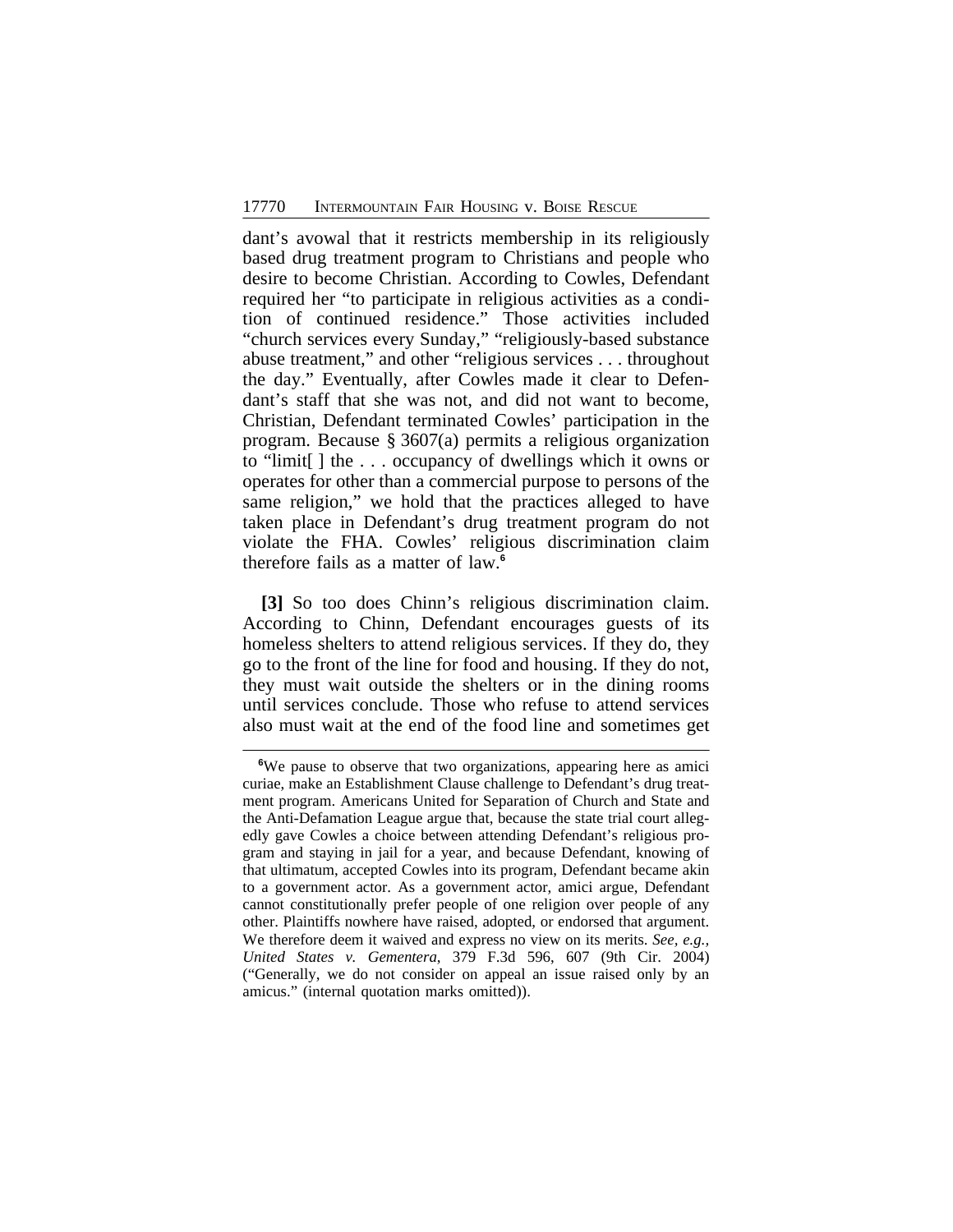"inferior" food. Those practices amount to "giving preference" to people of Defendant's religion. Accordingly, § 3607(a) exempts them from violating the FHA.

**[4]** Plaintiffs urge us to reach the opposite conclusion.**<sup>7</sup>** With respect to Defendant's homeless shelters, they reason that, because homeless people who attend Defendant's religious services are not *necessarily* Christians, the exemption does not allow Defendant to give preference to Christians. We find that construction of  $\S 3607(a)$  too restrictive. Defendant reasonably assumes that those who come to its shelters, who read and complete the admission form that apprises them of Defendant's religious purposes, and who thereafter attend its religious services are Christian. The exemption does not require Defendant to make intensive inquiries of those whom it serves or to prove that every person to whom it gives a preference believes sincerely in Christianity.

With respect to the drug treatment program, Plaintiffs reason that, because Defendant admitted Cowles to its drug treatment program even though Cowles was not a Christian, Defendant cannot credibly claim that it restricts membership in its program to Christians. They further argue that, because § 3607(a) does not in their view allow Defendant to require its participants to become Christian before graduating, Defendant's drug treatment program violates the FHA. We disagree.

**[5]** First, the record shows that Defendant had every reason to think that Cowles was Christian when it admitted her. Cowles knew when she applied that Defendant required all participants to engage in a "wide range" of Christian activities. In her letter requesting admission, she expressed a deep desire to find God. To be sure that Cowles understood the nature of its program, Defendant's staff interviewed her. Staff

<sup>&</sup>lt;sup>7</sup>The Secretary of HUD agrees that § 3607(a) exempts Defendant's religious practices from violating the anti-discrimination provisions of the FHA.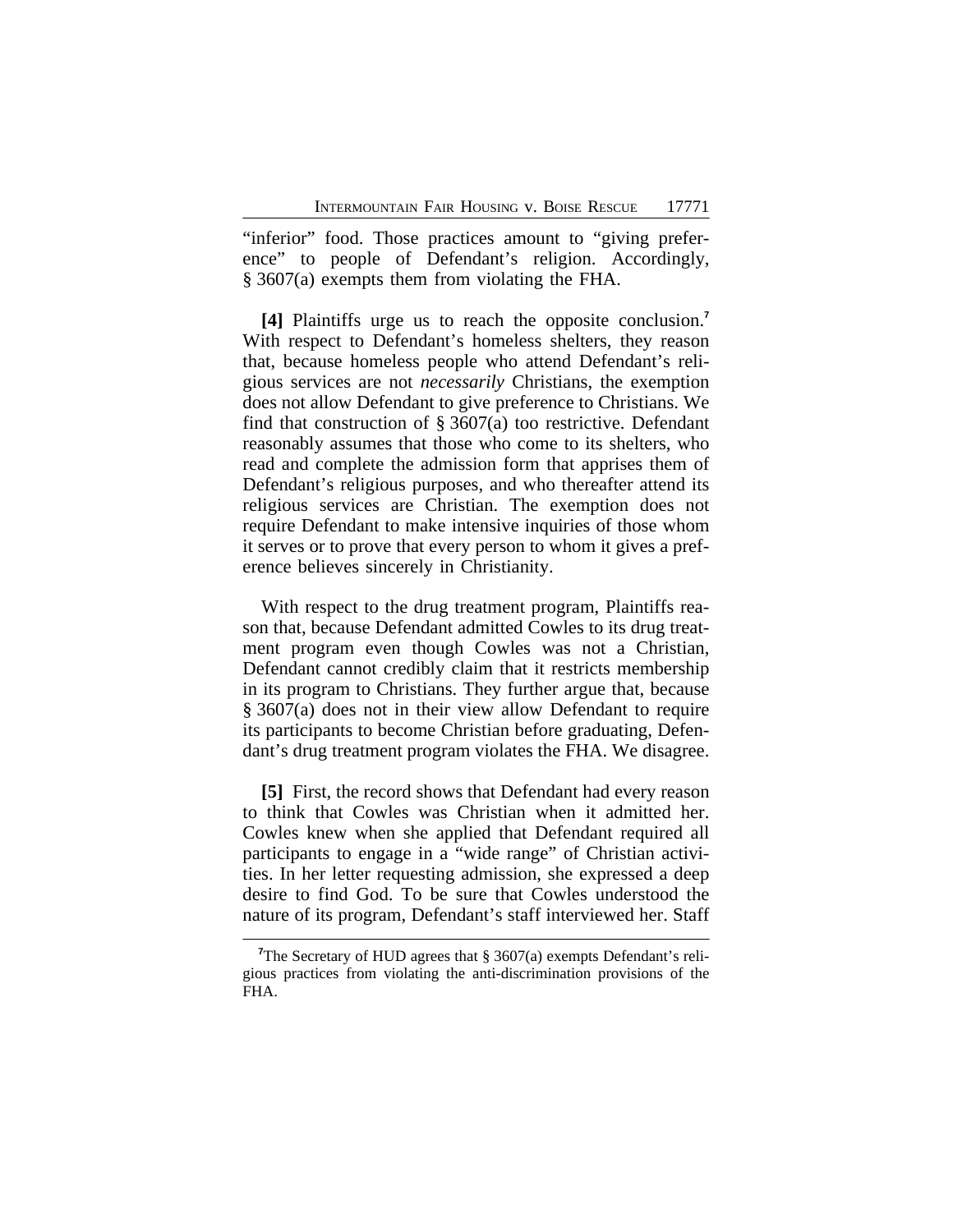members emphasized the Christian religious requirements of the program, and Cowles gave no indication that she had any concerns about those requirements.

**[6]** Even if there were a genuine issue of fact with respect to Cowles' religion at the time of her acceptance into Defendant's program, however, Cowles' religious discrimination claim still fails. Requiring participants to convert to Christianity before permitting them to graduate from the program constitutes "giving preference" to Christian participants. Accordingly, even under Cowles' version of the facts, Defendant's drug treatment program does not violate the FHA because the preference for Christians, and those who desire to become so, falls within the scope of  $\S 3607(a)$ .

#### B. *Cowles' Sex Discrimination Claim*

**[7]** We affirm the summary judgment on Cowles' sex discrimination claim because Cowles put forward no competent evidence to establish that Defendant treats the men in its parallel drug treatment program any differently than it treats the women in the program that she attended. The only evidence submitted was Cowles' own affidavit, in which she stated:

While residing at the [drug treatment facility for women], I was not permitted to work and was permitted to have only very brief visits with my then seven-year-old son for a two hour period on one day per week. Similarly-situated male residents at the male-only facility operated by [Defendant] were permitted to work and have more frequent visitors of the opposite sex.

Cowles provides no explanation for how she became aware of the alleged differences between Defendant's programs, and she therefore has failed to demonstrate that she has personal knowledge of those differences. Her conclusory affidavit is insufficient to defeat summary judgment on her sex discrimi